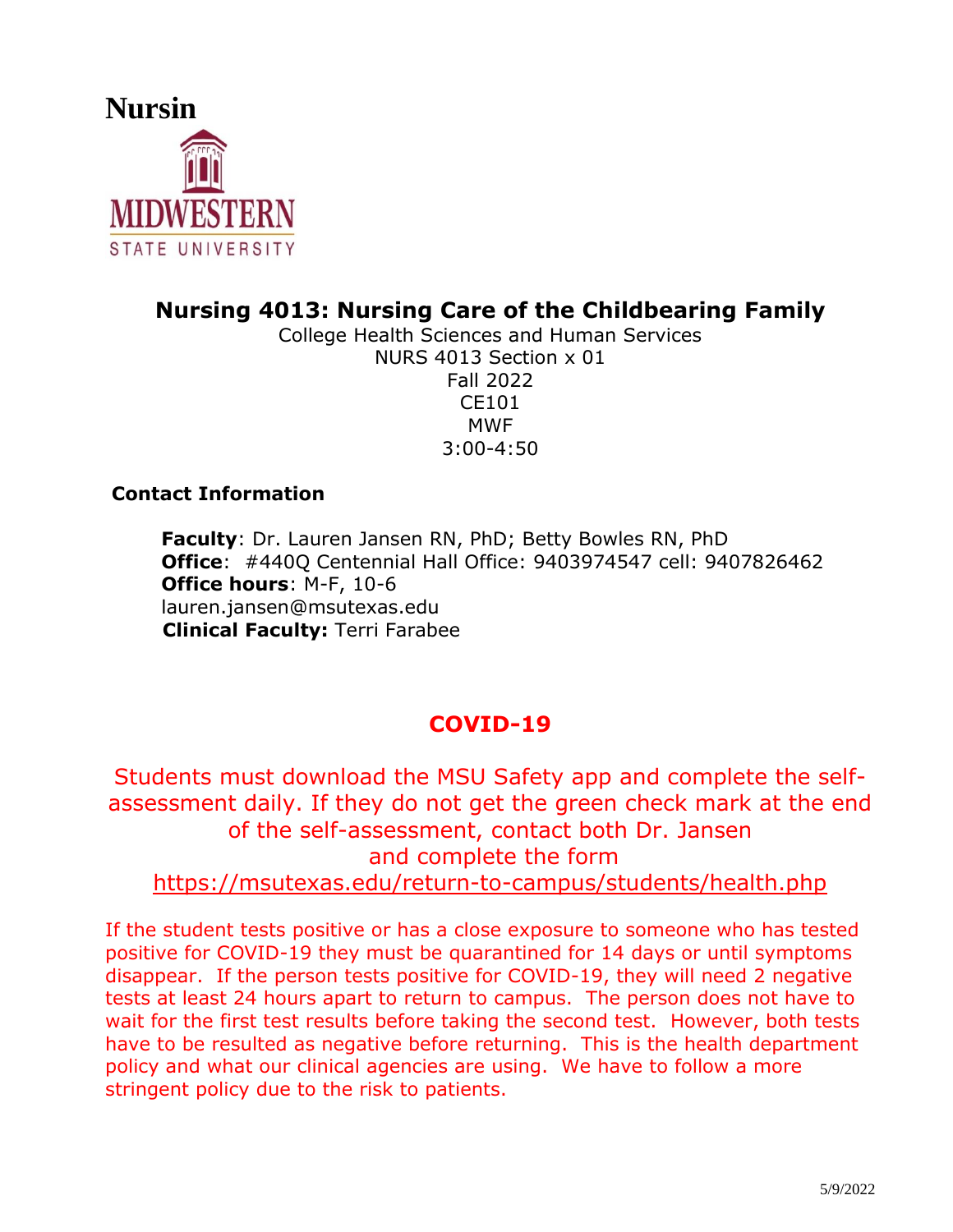#### COVID-19 (SARS-COV-2) Announcement Robert D. & Carol Gunn College of Heath Sciences & Human Services Fall 2021

All students will need to monitor their health and if they believe they have been exposed to COVID-19 or are exhibiting symptoms related to COVID-19, they will need to self-report on the [MSU Texas Report COVID-19 Website.](https://msutexas.edu/coronavirus/report-covid-19.php) Students will then need to follow any instructions regarding quarantine or isolation as given to them by the Vinson Health Center.

Midwestern State University is not mandating any COVID-19 or influenza vaccination presently for any students. However, there are clinical facilities which may require one or both vaccinations as a condition of student attendance at the facility. Many facilities have recently been requiring vaccinations. Once assigned to a clinical facility, the student will need to comply with any vaccination requirements in order to remain at the facility. This includes both primary and rotational clinical assignments. If a student cannot or will not receive the required vaccination(s), the student may request a new clinical assignment at a facility not requiring the vaccination. The student's program will attempt to relocate the student to a new clinical facility. However, relocation cannot be guaranteed and if the program and the University are unable to relocate the student, then the student must withdraw from the clinical course. If the student is successfully relocated to another facility, any associated costs to the student shall be the student's responsibility. The program, University, or clinical facility will not be responsible for any relocation costs.

Students at clinical facilities will be required to observe any personal protective equipment (PPE) policies of the facility. Students unable or unwilling to comply may request relocation to another facility subject to the above conditions. Relocation is never guaranteed, and students unable to be relocated will have to withdraw from the clinical course.

In accordance with University policy, on-campus students are not mandated to wear masks in most circumstances BUT students are strongly encouraged to wear them indoors. The student is required to wear a paper mask during lab and simulation experiences.

Students are encouraged to visit the [MSU Texas Coronavirus Update page.](https://msutexas.edu/coronavirus/index.php) If students have any questions about the COVID-19 policy for their program, they should contact their department chair.

#### **Course Description**

This course applies concepts used by the nurse to assist childbearing families achieve their maximum potential. A focus on patient/family education is integrated throughout the course. Lifestyle and cultural diversity within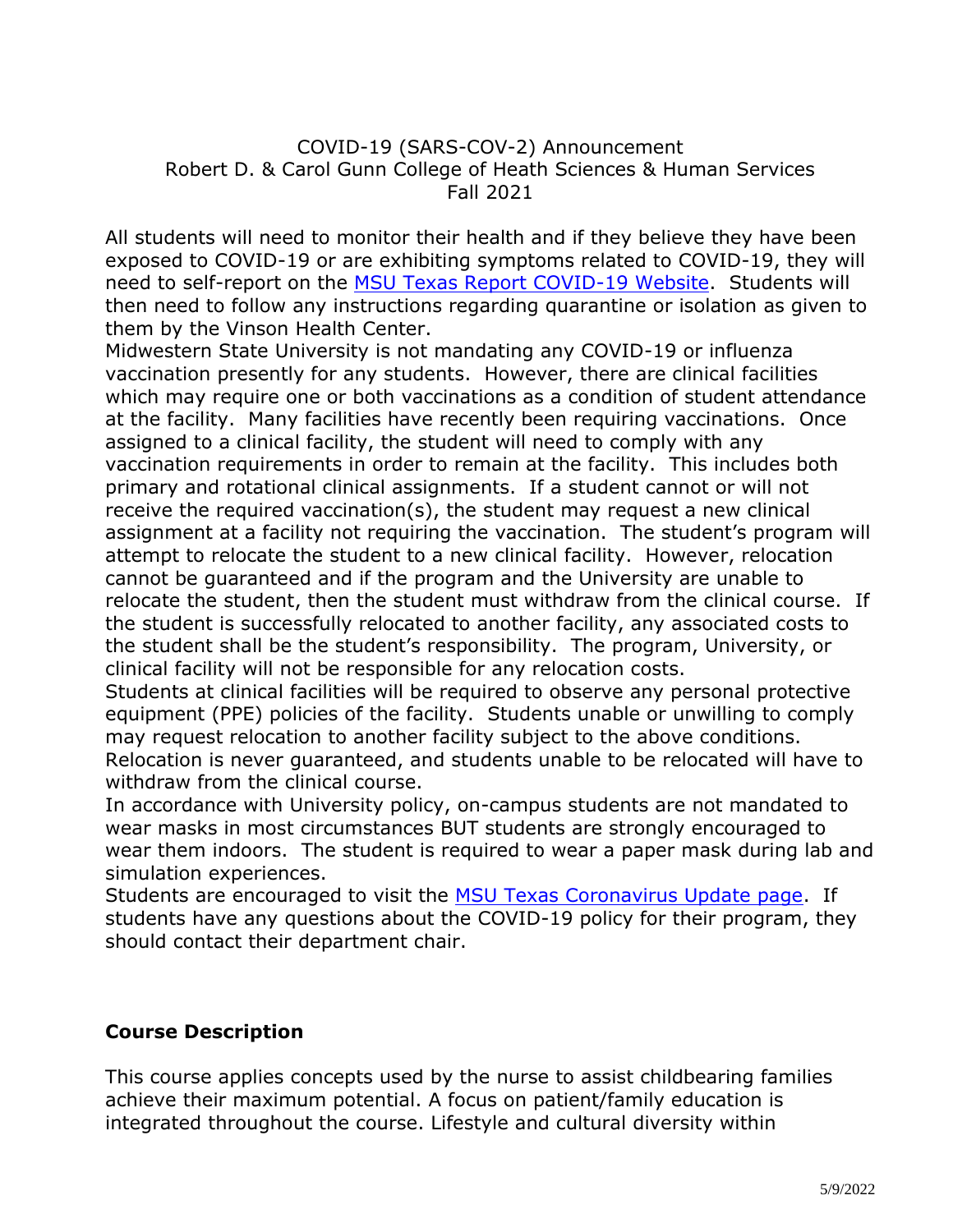individual, families, and communities is emphasized. Reliable information drawn from a variety of sources including nursing research assists the student to develop an evidence-based practice. Reproductive processes and women's health issues within the context of a variety of healthcare settings are explored through use of the nursing process, critical thinking and problem solving.

#### **Course objectives:**

**AACN Essentials:** For further information regarding the AACN Essentials identified for each course objective, refer to<http://www.aacn.nche.edu/education-resources/baccessentials08.pdf>

**DEC Competencies:** In the DEC Competencies below the following designations apply: I: Provider of Patient Centered Care, ii: Coordinator of Care, III: Patient Safety Advocate and IV: Member of the Health Care Team. For further information regarding the competencies identified in each course, refer to <http://www.bon.texas.gov/about/pdfs/delc-2010.pdf>

| <b>AACN Essentials</b> | <b>DEC Competencies</b>                                   |
|------------------------|-----------------------------------------------------------|
| I                      | I:A; I:C; I:D; II:E: III:A;<br>III:B; III:C; III:E; IV:B; |
|                        | IV:D                                                      |
| II, VII                | I:B; II:D; II:G; II:H;                                    |
|                        | IV:A; IV:D; IV:G                                          |
| I, III                 | II:B; II:E; II:G; IV:B; I<br>IV:G                         |
|                        |                                                           |
|                        |                                                           |
| I, II, IV, VII, VIII   | II:C; II:F; III:C; IV:B;                                  |
|                        | IV:C                                                      |
|                        |                                                           |
|                        |                                                           |
| II, IV, V, VI          | II:A; II:B; II:C; II:F;                                   |
|                        | III:C; III:F; IV:b; IV:C;                                 |
|                        | IV:E; IV:F; IV:G                                          |
| IV, VI, VIII           | II:G; IIH; IV:C; IV:G                                     |
|                        |                                                           |
|                        |                                                           |
|                        |                                                           |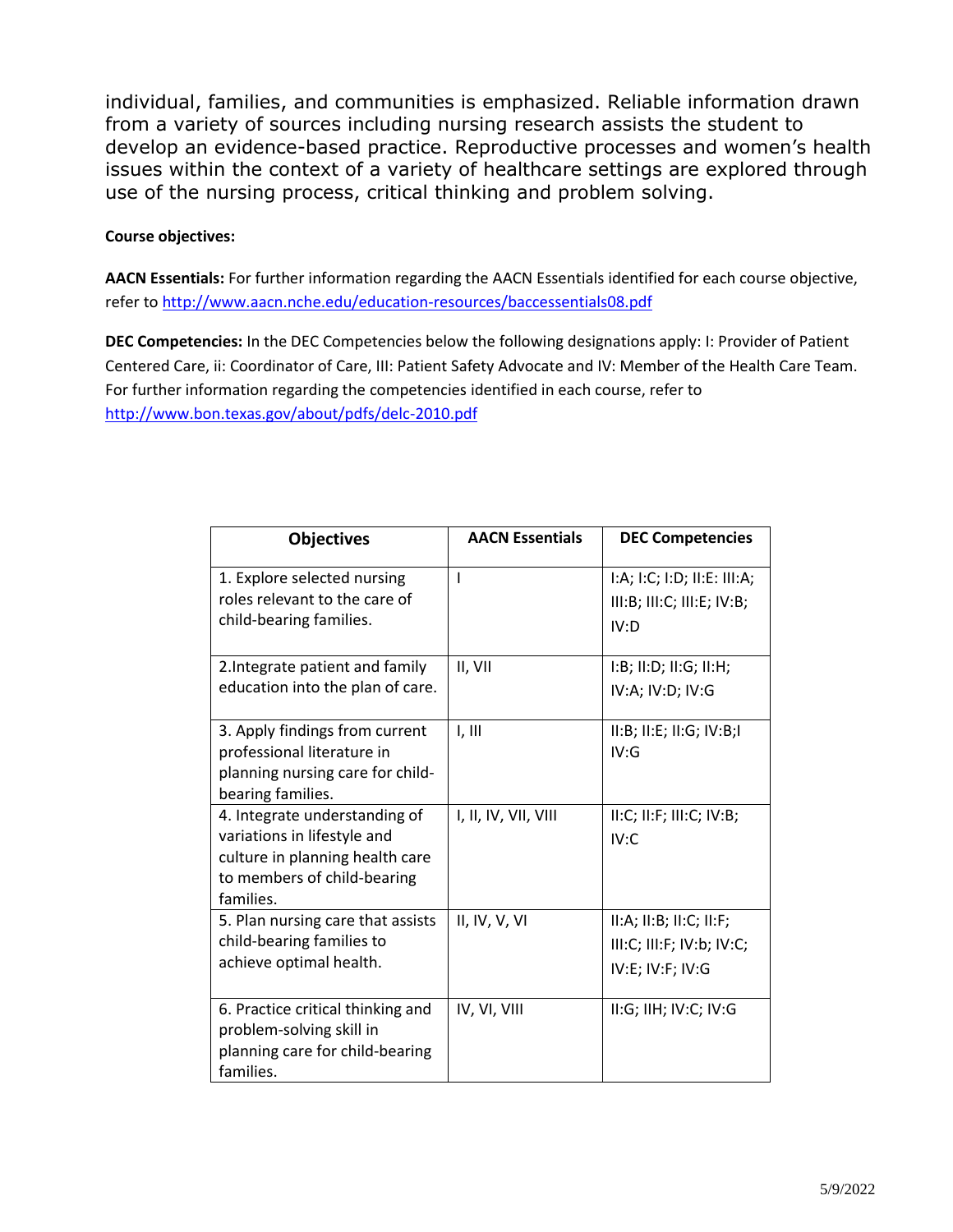## **Student Learning Outcomes:**

- 1. Students (90%) will score 80 or higher on their case studies.
- 2. Students (90%) will score 80 or higher on their mock code preview quiz.

## **Textbook & Instructional Materials**

Refer to: [Student Handbook 2017-18](https://mwsu.edu/Assets/documents/student-life/student-handbook-2017-18.pdf) for Ricci. Essentials of Maternity, Newborn, and Women's Health Nursing, 5 ed. Shadow Health Virtual Simulations (you can purchase from bookstore or from Elsevier website) Top Hat (you will also use this in CDM) you can purchase from bookstore or website. Student Handbook infractions and codes of professional conduct.

## **Academic Misconduct Policy & Procedures**

Academic Dishonesty: Cheating, collusion, and plagiarism (the act of using source material of other persons, either published or unpublished, without following the accepted techniques of crediting, or the submission for credit of work not the individual's to whom credit is given). Additional guidelines on procedures in these matters may be found in the Office of Student Conduct.

## **Grading**

## A**: 90-100 B: 80-89 C: 74-79 D: 70-73 F: 69 and below.**

Students MUST have an average of 74% on exams in order to pass the course. **GRADES WILL NOT BE ROUNDED.** Students must meet all course **and**  clinical requirements; failure in either the didactic or the clinical component will constitute failure of the course. In order to pass the course, the exam average must be at least 74%, regardless of the overall grade average.

| Assignments           | Points |
|-----------------------|--------|
| Exams(5 at 16% each)  | 80%    |
| Case Problem          | 10%    |
| V-Sims                | 5%     |
| <b>Guest Lectures</b> | 5%     |
| <b>Total Points</b>   | 100%   |

## **Clinical Hours**

| Labor and Delivery12 hours (0630-1900) |  |
|----------------------------------------|--|
|                                        |  |
|                                        |  |
|                                        |  |
| Simulation lab (3 scenarios)16 hours   |  |
| Guest lectures10 hours (TTH 1700-1830) |  |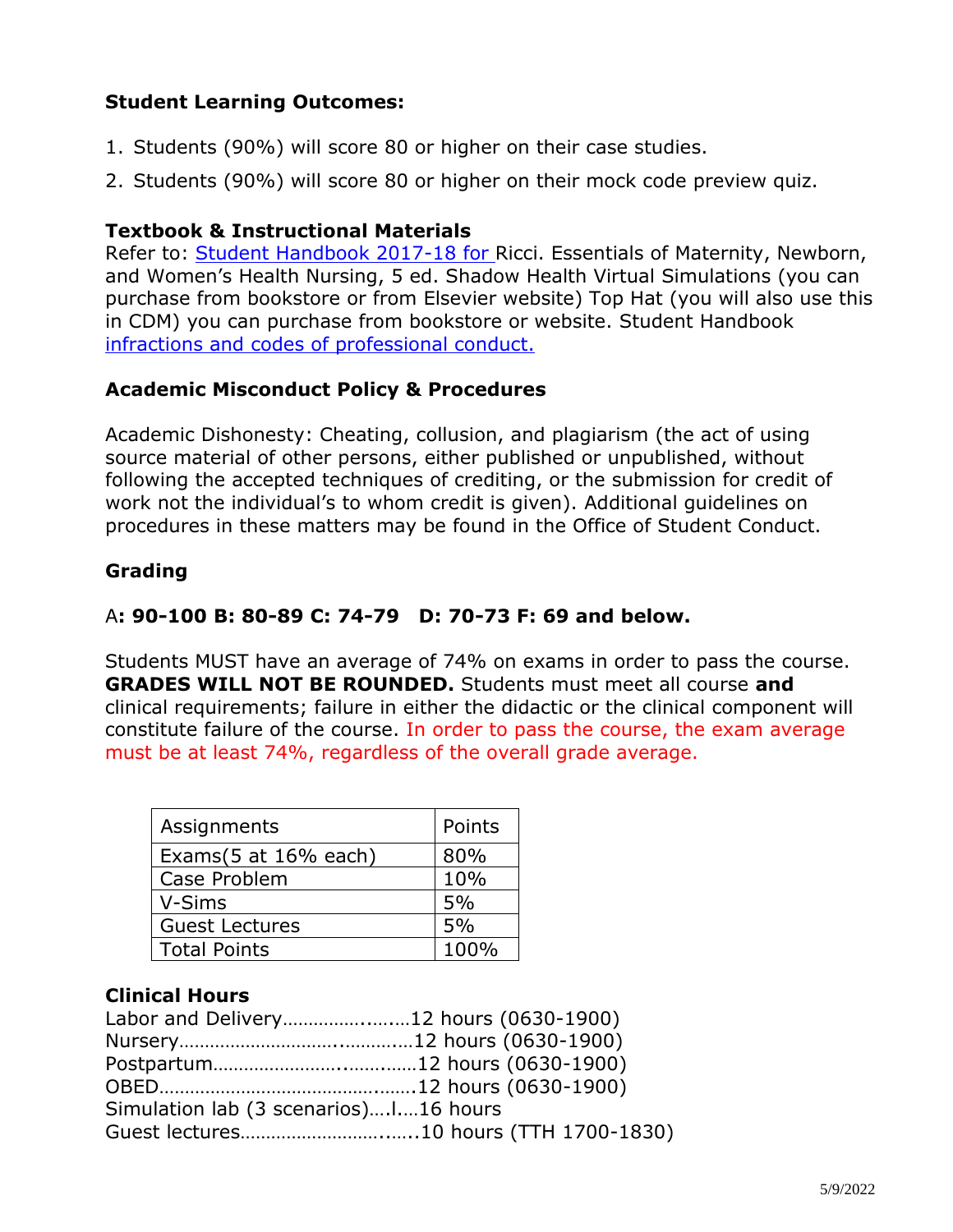Shadow Health Virtual Simulations...16 hours Neonatal Mock Code 8 hours

Total……………………………….……………98 hours

Note: Clinical components are graded as Pass/Fail. All clinical components of the course must be completed with a passing grade to successfully complete the course. **Virtual simulations are graded with an average of core and posttest**.

## **Clinical Attendance**

Students are expected to attend all clinical experiences that are scheduled. Students are responsible for notifying their clinical instructor if they must be absent from clinical. Students are also to notify the agency of the absence as well. Unless it is an emergency, notification must be *prior to the scheduled clinical experience.* All clinical time missed must be made up to pass the class. Any clinical absences will be made up at the discretion of the faculty member and will be scheduled by the faculty.

Completion of worksheets, signature page, student's evaluation of preceptor, and skills checklist will be turned in to instructor at the end of your clinical rotations. These will turned as hard copy to your instructor.

#### **Presentation of Case Problem**

The presentation will be given December 2. This is group work. A high risk problem will be chosen to work with. The groups will consist of those chosen during Community Class. The instructors feel this will provide better continuity. This is a study in creativity, critical thinking and application of knowledge learned in class. More information will be given at the first of the semester. Case problems will be sent to Dropbox.

#### **V-SIMs**

There are eight V-Sims that you will complete. You must score 74% or higher. You may repeat them until you reach this score. **You must take the pre-test. The core and post-test will be averaged together for your grade.** You may take these as many times as you wish.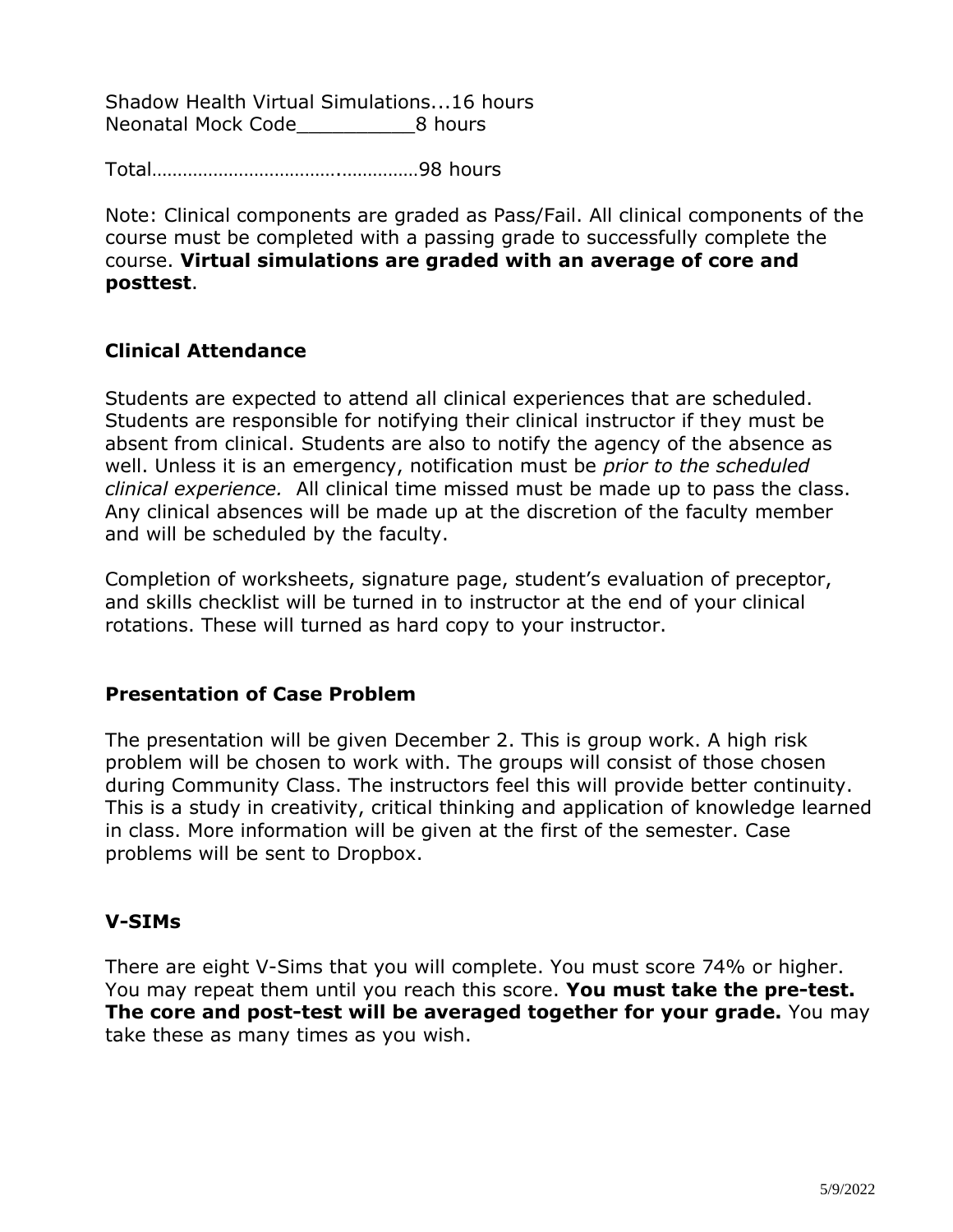## **Guest lectures**

There will be five guest lectures. Your participation is required as class roll will be taken. You will receive 20 points for each lecture which will equal 100. This grade will be 10% of total grade. Guest lectures will be on either Tuesday or Thursday during class week. Attendance is required as it is counted as a clinical. All will be virtual with the exception of November 4, 2021. Virtual presentations will be recorded.

#### **Neonatal Mock Code**

The neonatal mock code is a multidisciplinary event. The code consists of delivery of infant, warming and drying infant, and resuscitation. There will be practice time before the event to let you use a bag and mask and CPR on the newborn.

#### **Exams Instructions**

.

All exams will be computerized. Notes on technology use can be found on D2L. Please bring your laptop to class on exam day. We will be using a lockdown version issued by the university that will be available to you on exam day at a specified time. In the event a backup plan is needed, we will use the paper version.

- 1. Exams will be conducted through D2L. These will be given during classtime.
- 2. Laptop computer which meets Wilson SON system requirements (refer to handout entitled "Technology Requirements" on course D2L site, and Course Content section, for computer testing. Must have battery use for at least 1.5 hours when testing (extra charged battery; portable battery charger; etc.). Suggest power cord and extension cords/power strips, but please understand that electrical outlets in the classroom are scarce so you may need to bring an extension cord.
- 3. Each unit exam will be comprised of  $\overline{50}$  questions and will be worth 100 points. Seventy five (75) minutes will be allowed for each exam.
- 4. All exams will be administered using D2L on students' personal laptop computers. On exam day, please follow the following rules:
	- Turn all cell phones and pagers **OFF. Smart watches should be removed prior to testing.** There should be nothing on desk. You will be prompted to take your webcam and show the testing area you have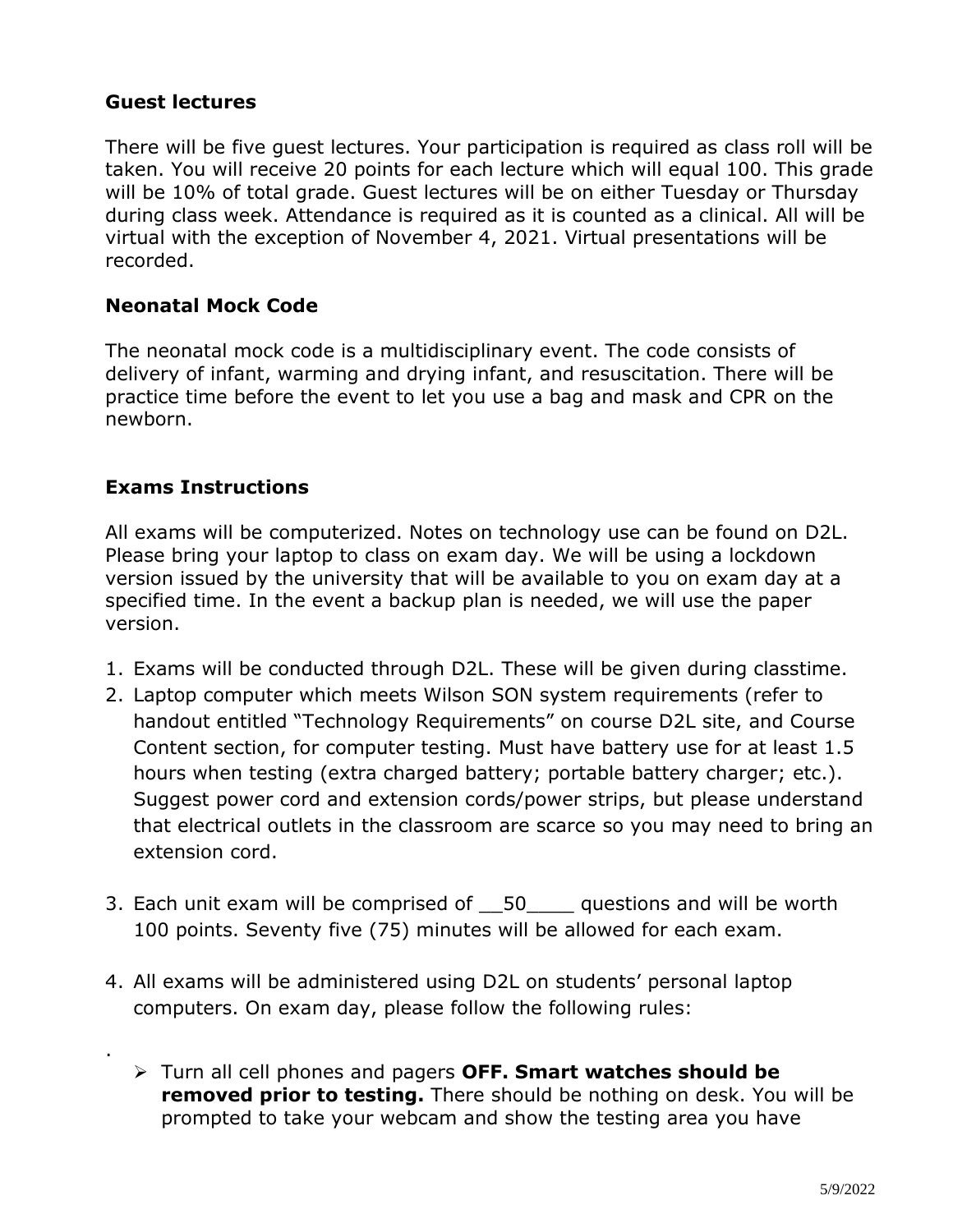chosen. You must also show your ears to insure there is not earbuds present. Also you must show under your laptop to make sure no paper is there.

- $\triangleright$  No food or drink allowed during exams.
- $\triangleright$  You must keep your face toward the computer screen
- When you are finished, upload your exam. We will **NOT** discuss the answers until the item analysis is completed and all exams have been taken.

#### **Classroom Courtesy**

**Be on time.** Lectures will be started on time and is important you are ready to start when the instructor is ready to begin. If you have questions please use the chat to ask questions. Those questions will be answered periodically during the lecture and also at the end. If you have questions after the lecture, we can arrange to have small group face to face meetings. Lectures will not be recorded. Attendance will be taken through computer settings. (See #12 Academic Dishonesty and/or Impropriety).

#### **Missed Exam**

Students are expected to take exams on the day they are scheduled. If you are ill or cannot take the exam on the scheduled day, please notify course instructor 2 hours before the scheduled exam to arrange an exam make-up on the allotted day. **All make-up exams must be taken prior to the next scheduled exam**. This must be scheduled with instructor prior to this date.

#### **Communication with instructors**

Midwestern E-mail is the preferred method of communication with instructors. This is preferred because 1) there is a record of all communications; and 2) instructors can retrieve and answer the e-mails from off campus if they are out of the office. In the subject, line of the e-mail please put the course naming capital letters as well as the topic and your name (e.g. MOTHER/BABY, exam grade, Jane Doe). Please be sure any attachment has your name on it.

Technical issues should be discussed with Information Systems and Lippincott help line. T**hese issues should NOT be posted on the discussion board. Often the problem involves having pop-up blockers enabled.**

Please refer to a resource regarding online "netiquette." Two that I recommend are at [Online Netiquette](http://www.onlinenetiquette.com/) or [Netiquette](http://www.albion.com/netiquette/book) by Virginia Shea.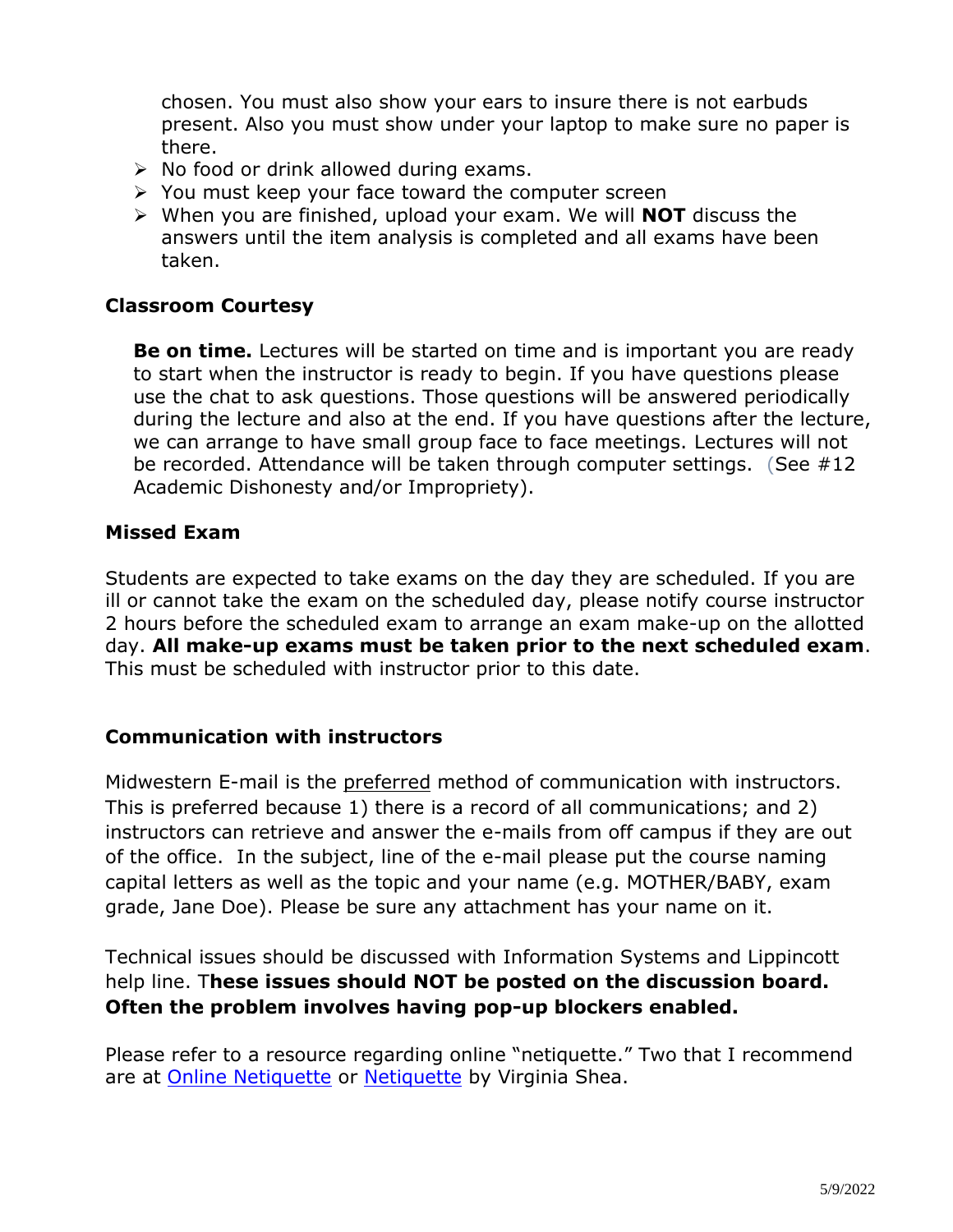Extensive use of the MSU D2L program is a part of this course. Each student is expected to be familiar with this program as it provides a primary source of communication regarding assignments, examination materials, and general course information. You can log into **D2L** through the MSU Homepage. If you have trouble, please contact the technicians listed for the program or contact your instructor.

## **Dress Code**

The goal of the dress code is to present a professional appearance that does not compromise communication, safety, or infection control. Appearance that presents less than a professional appearance will not be allowed.

## **Clinical Uniform**

 $\Box$  School uniform of matching maroon pants or skirt and maroon tunic top is the required uniform.

 $\Box$  Undershirts, if worn should be plain (solid, no adornments or logos, no patterns) and white, black, gray, or maroon that matches the uniform.

 $\Box$  Pants cannot touch the floor and must be hemmed properly. Pants cannot have a cuffed hem.

 $\Box$  When sitting down, bending over or squatting down, or raising arms there can be no gap at the waist between the uniform pant and the top showing skin or underwear.

 $\Box$  No cleavage can be showing.

 $\Box$  Uniform must be well-laundered, without wrinkles, beyond what occurs during typical wear, and fit appropriately.

 $\Box$  Skirts must be knee length or longer, but may not touch the floor, must be properly hemmed and allow for ease of movement.

 $\Box$  Clean and closed toe and heel shoes that are black, gray, white, or maroon that matches the uniform are to be worn.

 $\Box$  Socks and hosiery must match either skin color, uniform or shoes.

 $\Box$  Proper MSU identification (MSU or approved clinical agency name tag and MSU patch). The MSU patch is obtainable at the bookstore and is to be sewn on left sleeve, centered and 1" from shoulder seam.

 $\Box$  MSU nametag must contain the name of the university, name of the student, designation of student, and a photograph of the student. The nametag is obtained through Card Services at the Clark Student Center.

 $\Box$  If a student desires a cover, he/she may wear a matching maroon scrub jacket with the appropriate name tag and MSU patch sewn on left sleeve, centered and 1" from shoulder seam.

 $\Box$  Hair must be self-contained and unadorned and must be a natural hair color. Any containing articles such as head wraps, barrettes, bands, or clips must be plain (solid, no jewels, adornments, patterns, or logos) and same color as hair, or white, black, gray, silver, gold, or maroon that matches the uniform.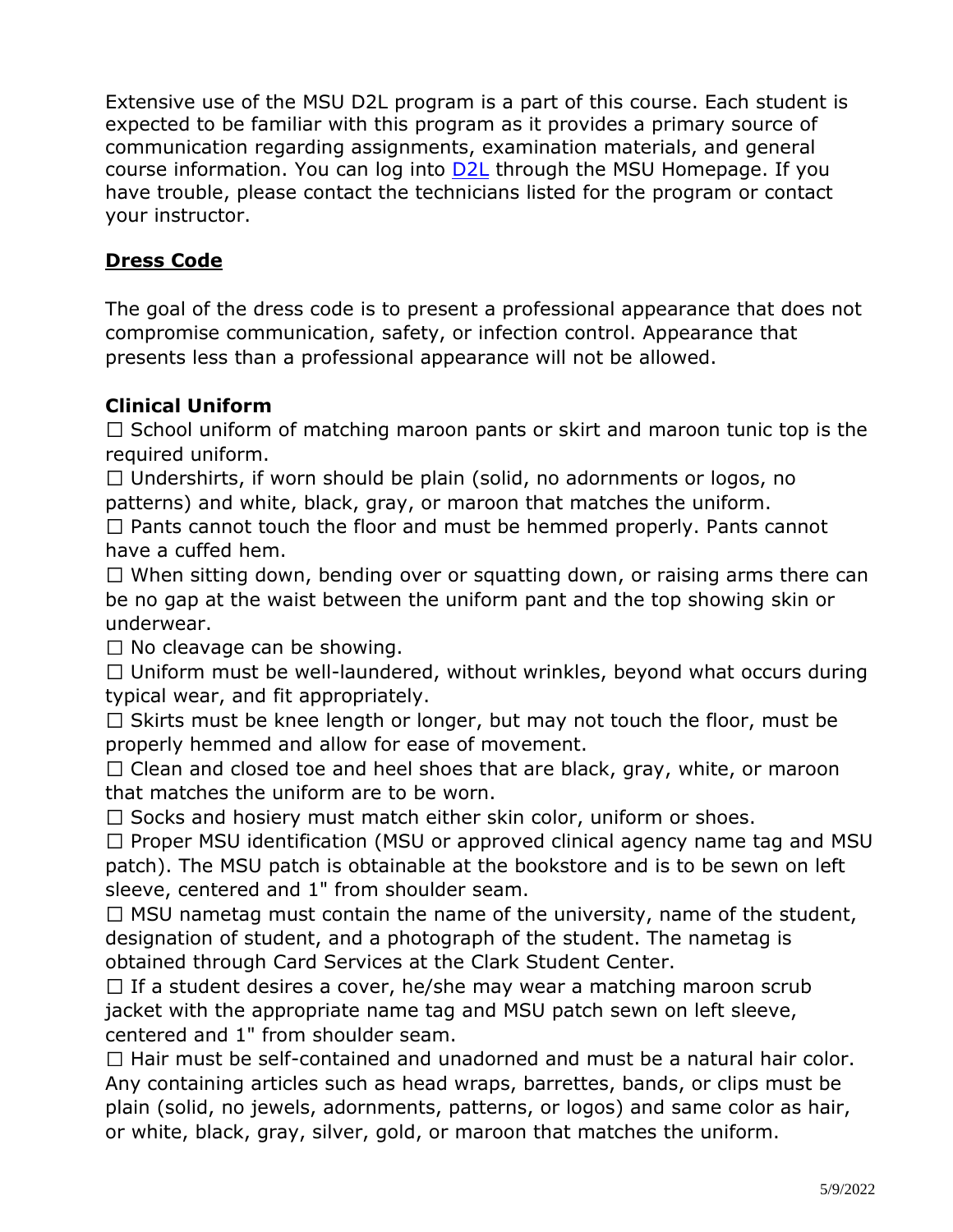$\Box$  Hair may not fall forward past shoulder/neck area or fall over eyes when leaning over at the waist.

 $\Box$  Sideburns, beards, and mustaches must be clean and neatly trimmed.

 $\Box$  Hats or caps are not allowed.

 $\Box$  Short natural and clean fingernails are required. Nail enhancements are not allowed to include polish, dips, tips, overlays, acrylics, or gels. Tips of nails may not be seen when looking at the hands from the palm side up.

 $\Box$  Hygiene must include being clean without fragrances or strong odors.

 $\Box$  No jewelry other than a plain wedding ring (band) and a watch with an analog second hand are allowed.

Revised 10/12/18

 $\Box$  Visible body piercings may not contain any jewelry, gauges or spacers.

 $\Box$  If a clinical requires "professional dress" other than the Nursing Uniform, the student will be

asked to wear a maroon polo shirt and pants or a skirt that is black, gray, khaki, or maroon

that matches the maroon polo shirt with the appropriate name tag.

 $\Box$  Clinical agencies retain the right to refuse access to any student whose appearance is deemed

inappropriate. For this reason, visible tattoos should not contain symbols, drawings or

wording likely to be deemed offensive.

 $\Box$  The nursing uniform may not be worn when working outside of clinical experiences.

# **Professional Image**

Students are to present a professional image **at all times**.

- 1. Behaviors that detract from the learning process or disruptive behavior will NOT be tolerated. Professional behavior is expected in class as well as clinical. Students are expected to come into class prepared and ready to begin the class promptly. A 5-minute break will be given about the midpoint of the class and should be used appropriately without disruptions during class.
- 2. Students must be prompt to clinical. In the event of an emergency that might necessitate your tardiness, you are to contact the **clinical instructor** *and*  **agency representative.** A re-assignment of a make-up clinical will be done if deemed more appropriate.
- 3. Beepers and cellular phones are to be muted during all class sessions and clinical experiences so that others will not be disturbed. You are only allowed to use cell phones during breaks away from the clinical setting or after the clinical experience is over.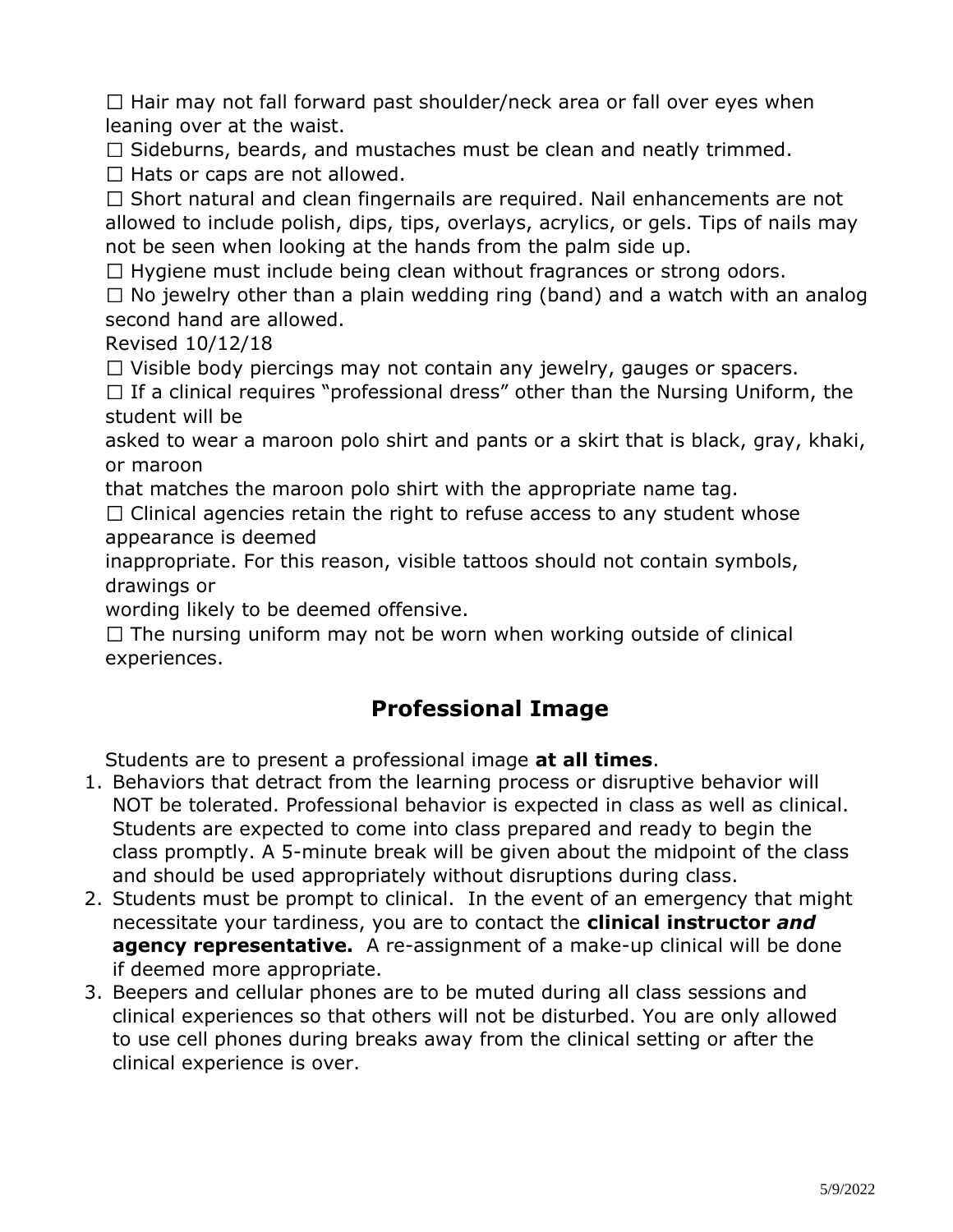# **Clinical Failure**

Clinical failures are earned by students who fail to meet the objectives of the clinical experience, students who fail to uphold the ANA Practice Standards and the ANA Code of Ethics, students who fail to maintain patient safety, and students who fail to complete all of their clinical hours.

#### **Infractions constituting clinical failure:**

## **STUDENTS ARE NOT TO ADMINISTER MEDICATIONS UNLESS DIRECTLY SUPERVISED BY A FACULTY MEMBER OR PRECEPTOR**

Failure of the clinical component of the course occurs when the student receives an unsatisfactory rating in any area of the evaluation tool or does not complete the 90 hours of clinical. Absences will be rescheduled at the discretion of the course coordinator.

Certain behaviors result in an unsatisfactory rating in the professional behavior section of the evaluation rubric. Please understand that these infractions can occur during the same clinical and result in a failure.

#### **Three incidents of infractions to the standard of professional behavior include but are not limited to:**

• Arriving to a clinical experience without completing the pre-clinical assignment even if allowed to stay in the clinical.

• Not conforming to the dress code even if allowed to stay in the clinical

• Not bringing appropriate supplies to the clinical experience even if allowed to stay in the clinical

• Unprofessional / inappropriate language or gestures

• Unprofessional / inappropriate behavior such as disrespectful behavior, chewing gum, using tobacco products in non-smoking areas, disruptive behavior, or failure to comply with a written or verbal instruction including reminders to update immunizations and other clinical requirements

• Arriving late to any clinical site even if allowed to stay in the clinical

• Non-compliance with the policy to notify the instructor and the agency of a clinical absence prior to the absence or as soon as possible if immediate notification is not possible

• Non-compliance with the policy to receive written prior approval before attending the clinical and/or the policy to notify the clinical instructor of absences prior to attending the clinical or as soon as the student realizes he/she must leave the clinical experience.

- Leaving the premises without permission from the clinical instructor
- Failure to complete assignments by the due dates
- Failure to return from meals or breaks at the assigned time

• Use of a cell phone for calling, texting, e-mailing or receiving calls, texts or

e-mails in the clinical area unless given permission by the clinical instructor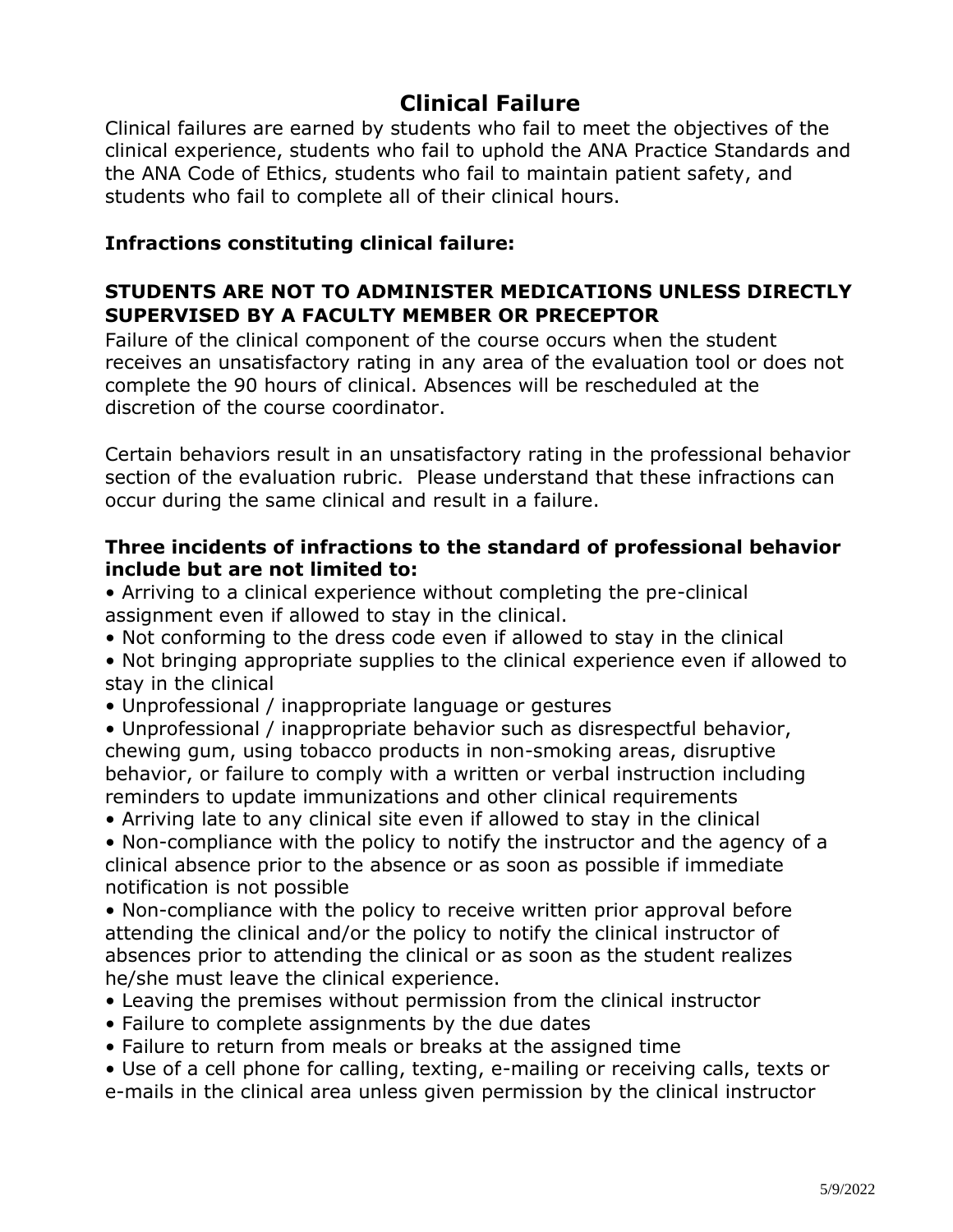#### **Two incidents of infractions to the standard of professional behavior include but not limited to:**

- Disregarding patient confidentiality without malice or intent to disclose
- Patient negligence that does not result in patient injury
- An error in care that does not harm a patient
- Committing two infractions from the list above as well as one in this list

#### **Infractions to the standard of professional behavior that results in immediate failure of the clinical component of the course to include by not limited to:**

• Administering medications or implementing invasive procedures without the direct supervision of a faculty member or preceptor

- Failing to check two patient identifiers prior to administering medications.
- The smell of alcohol on the breath
- Testing positive for illicit drugs or alcohol
- An error in care or patient negligence that harms a patient
- Falsification, omissions, and/or lying
- Intentionally revealing confidential information

• Placing self, staff or patient at risk of harm due to abandonment of duties and/or sleeping during clinical experiences

• Cheating, collusion, plagiarism, or stealing. Cheating / collusion / plagiarism / cheating means intentionally using or attempting to use unauthorized materials, information, or study aids in any academic exercise; collusion means the unauthorized collaboration with another person in preparing work offered for credit; plagiarism means intentionally representing the words or ideas of another as one's own in any academic exercise.

- Performing in an unsafe manner.
- Failure to report a patient care error or incident.

• Physical or verbal abuse of patients, patient's family members, faculty or staff.

## **Services for Students with Disabilities**

In accordance with Section 504 of the Federal Rehabilitation Act of 1973 and the Americans with Disabilities Act of 1990, Midwestern State University endeavors to make reasonable accommodations to ensure equal opportunity for qualified persons with disabilities to participate in all educational, social, and recreational programs and activities. After notification of acceptance, students requiring accommodations should make application for such assistance through Disability Support Services, located in the Clark Student Center, Room 168, (940) 397- 4140. Current documentation of a disability will be required in order to provide appropriate services, and each request will be individually reviewed. For more details, please go to the [MSU webpage.](http://www.mwsu.edu/student-life/disability)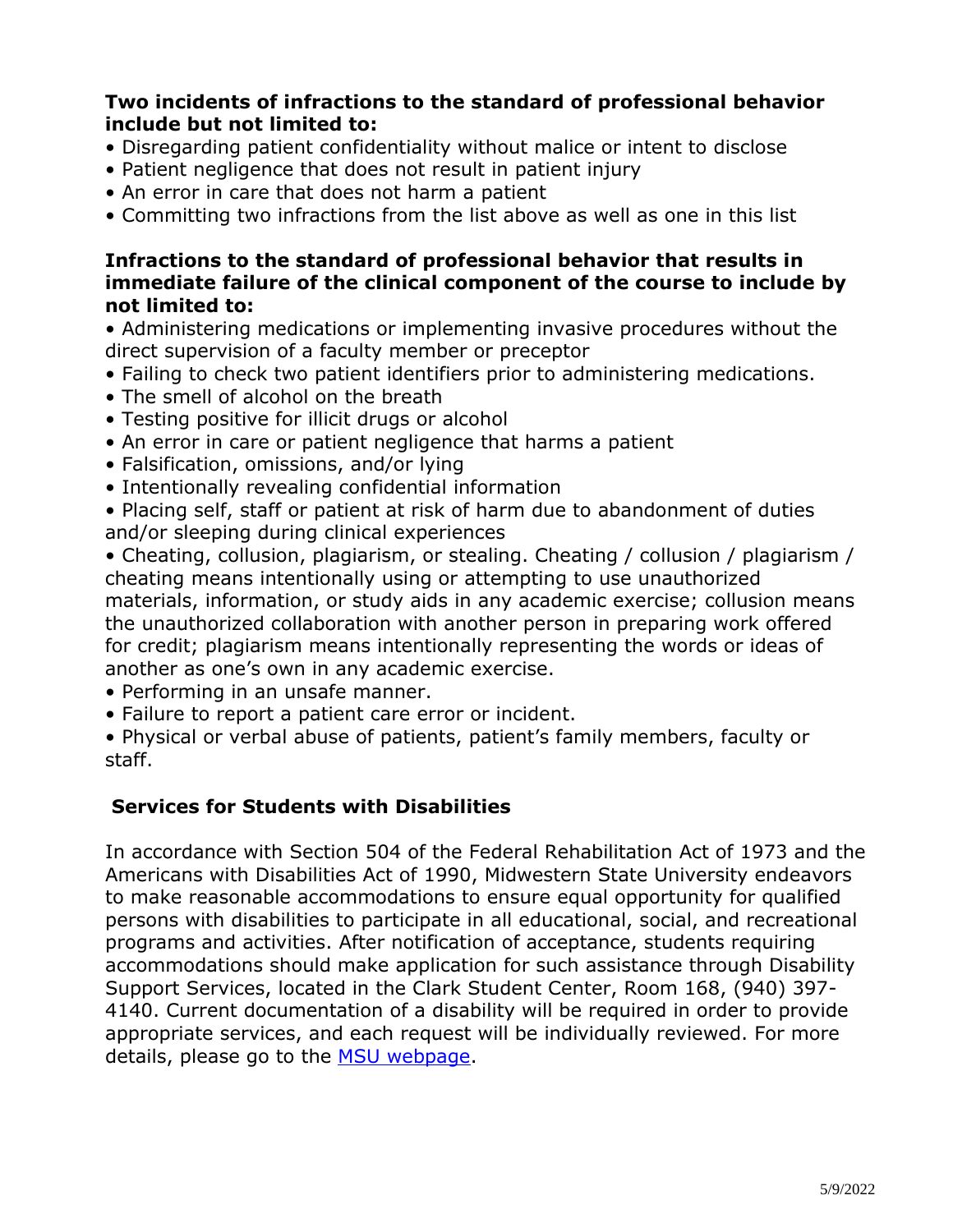## **Academic Support and Advising**

The student is advised to review the resources found on the Academic Support home page http://academics.mwsu.edu/supportcenter/. Further information may located by contacting the offices of each department found listed on this page. The student is expected to effectively utilize the resources found at Moffitt library on campus. Distance policies for library usage are located by asking at the resource desk. Review the library home page http://library.mwsu.edu/ for further information.

## **Immunizations and Insurance**

All students must present documentation that they are in compliance with state and program mandated immunization requirements. Failure to do so will prevent the student from attending clinical laboratory experience until they are in compliance.

All students must show documentation of current liability insurance prior to attending clinical laboratory experience. Please speak with the Clinical Coordinator with any questions you may have in this regard.

## **Plagiarism Statement**

By enrolling in this course, the student expressly grants MSU a "limited right" to all intellectual property created by the student for the purpose of this course. The "limited right" shall include but shall not be limited to the right to reproduce the student's work product in order to verify originality, and for educational purposes.

## **MIDWESTERN STATE UNIVERSITY STUDENT HONOR CREED**

"As an MSU Student, I pledge not to lie, cheat, steal, or help anyone else to do so."

As students at MSU, we recognize that any great society must be composed of empowered, responsible citizens. We also recognize universities play an important role in helping mold these responsible citizens. We believe students themselves play an important part in developing responsible citizenship by maintaining a community where integrity and honorable character are the norm, not the exception.

Thus, we, the Students of Midwestern State University, resolve to uphold the honor of the University by affirming our commitment to complete academic honesty. We resolve not only to be honest but also to hold our peers accountable for complete honesty in all university matters.